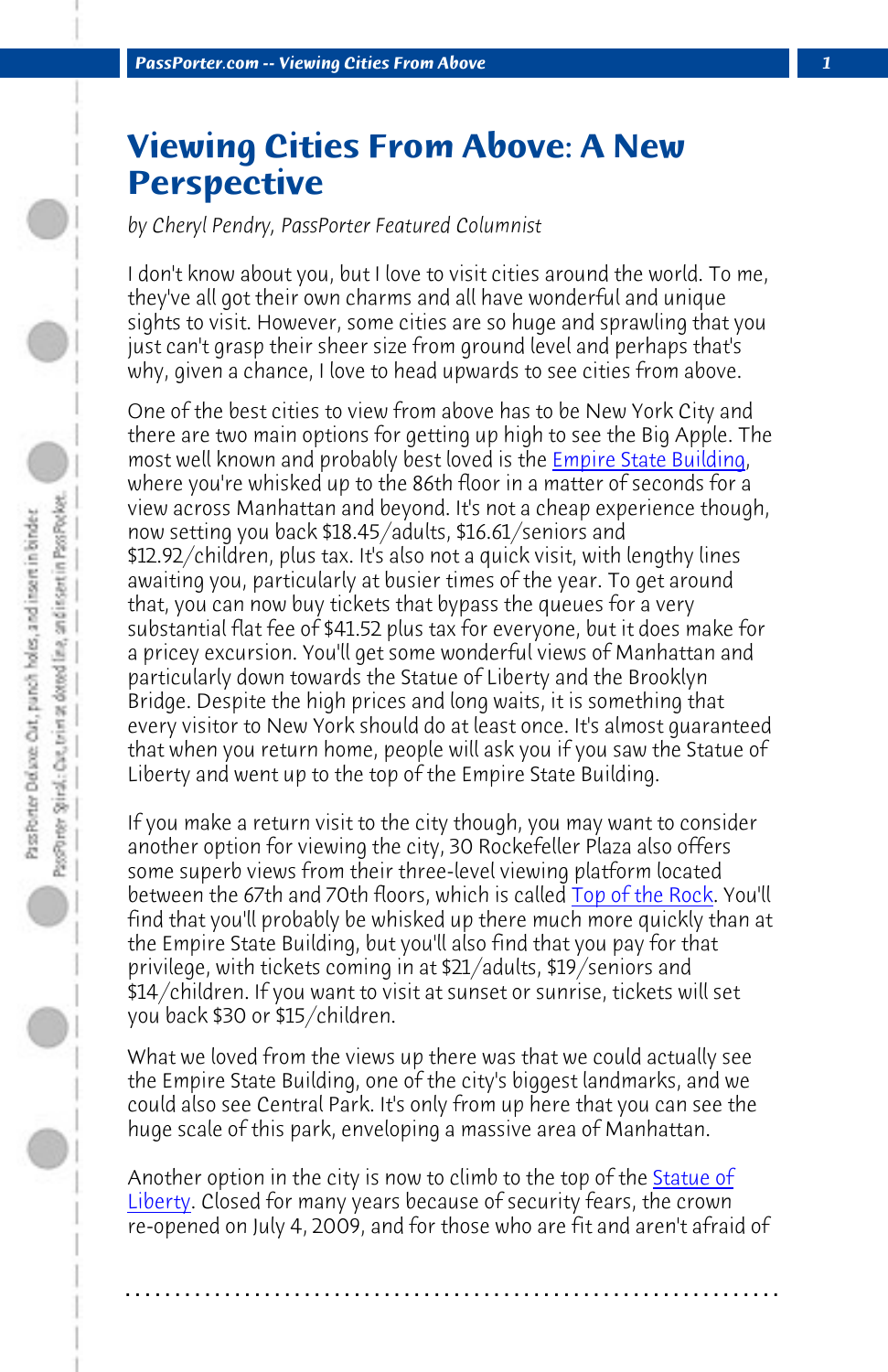*PassPorter.com -- Viewing Cities From Above (continued) 2*

small spaces, the view from the top is well worth the climb. It is 354 steps to the top and the last few especially are pretty crampe[d, but to](http://www.stpauls.co.uk/Visits-Events) [me, when](http://www.stpauls.co.uk/Visits-Events) I did it, it was well worthwhile to be able to gaze across to the famous skyline of Manhattan.

Turning to another of the world's most famous cities, if you want to see London from above, you have a couple of different options. Perhaps the easiest ride is on the London Eye, which offers a 35 minute "flight" in one of the 32 capsules for £17.50/adults and  $\mathcal{L}_{\mathcal{A}}$  2.75/children. As with the Empire State Building, you can pay extra to avoid waiting in line, although we've only found the waits to be long during the summer months. From there, you get some superb views of the Houses of Parliament an[d Big Ben, just acros](http://www.stpauls.co.uk/Visits-Events)s the River Thames, Buckingham Palace and many other London landmarks, including St. Paul's Cathedral and the city of London with its distinctive skyscrapers.<br><br>

Further along the River Thames, a more active option is to climb up to the Whispering Gallery, Stone Gallery or even Gold Gallery at St. P[aul](http://www.tour-eiffel.fr/teiffel/uk/)'[s](http://www.tour-eiffel.fr/teiffel/uk/) [Cathed](http://www.tour-eiffel.fr/teiffel/uk/)ral. Be warned, this is not something for the faint hearted! There are 259 steps to the Whispering Gallery, which looks down at the cathedral below, and you will feel every one of them. I've made this climb on a couple of occasions and each time, I've found it more exhausting than I remembered.

Climb another 100 plus steps and you'll get to the Stone Gallery and the views over London will soon make you forget the exertion to get here, with Tower Bridge, Shakespeare's Globe Theatre, and the River Thames just some of the sights nearby. The cathedral is located right in the middle of the city. Admission to St. Paul's Cathedral is £11/adults, £10/seniors, £8.50/students and £3.50/children. St. Paul's is open from Mondays to Saturdays, with church services taking place on Sundays.

Head across the Channel to France and the one monument that always comes to mind whenever anyone mentions Paris is, of course, the Eiffel Tower and, just like the Empire State Building, it's something that you have to visit on your first time in the city. The lines here can be hideously long and there's no way of buying your tickets in advance, unless you visit as part of a group on a tour package. Once you have purchased your tickets (€8-13/adults and €6.60-9.40/children, depending which level you go up to), then you get a range of different views, with elevators taking you up to first to the second floor, then to the top floor, if you choose to pay extra. The views from each level are different and it's amazing how much things change, the further you get from ground level.

**. . . . . . . . . . . . . . . . . . . . . . . . . . . . . . . . . . . . . . . . . . . . . . . . . . . . . . . . . . . . . . . . . .**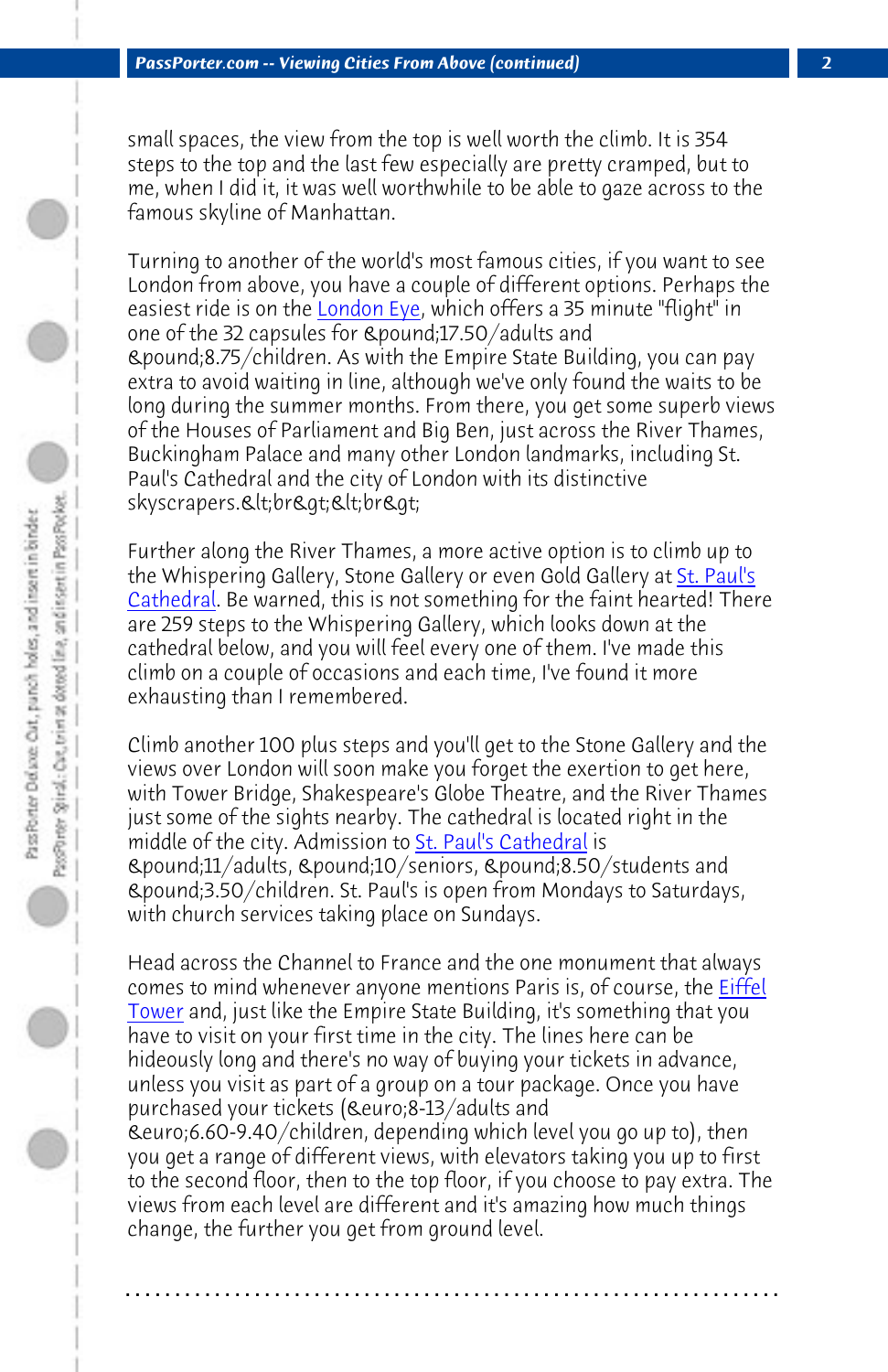*PassPorter.com -- Viewing Cities From Above (continued) 3*

Paris is literally littered with other places where you can get a bird's eye view of Paris. A unique place is the Arc de Triomphe (Ed: There is currently an error when you try to access the English version of this web site), where you can see all the different roads converging on the arc like a huge star. Seeing the road network like that beneath you is quite something. There's no charge here for children under 18 or for those who are under 26 and EU residents, but for others, the charge is €9 or €5.50 reduced rate.

On a recent trip, we also discovered the Montparnasse Tower, which gave us some beautiful views of the city, and most importantly the Eiffel Tower. If you ever want to go up after dark, make sure you pick a building where you can see the Eiffel Tower, as it puts on a stunning light display every hour after dark and you'll miss that if you're standing on the tower i[tself. Admission is €10.50/adults,](http://www.passporter.com/articles/cheryl-pendry-featured-columnist.asp) €7.50/students and €4.50/children.

There are many more cities with many more above ground viewing areas, such as the Peak in Hong Kong, Sears Tower or the John Hancock Tower in Chicago, Tokyo [Tower in the Japanese capital, the Skywalk](http://www.passporter.com/articles/cities-from-above.php) Observatory at Boston's Prudential Tower and even the hills that overlook beautiful Florence in Italy. Almost every city in the world offers one way or another of getting above the city, so you can really see it sprawl beneath you. Provided you have a head for heights, then it's something that's well worth seeking out anywhere you go.

*About The Author: Cheryl and husband Mark live in England and love to travel, particularly to America. They are in the process of visiting every Disney theme park around the world, having already been to Disneyland Resort Paris, Hong Kong Disneyland and both American Disney resorts. They are now planning for their trip to Japan in the spring to visit the Tokyo Disney Resort.* Click here to view more of Cheryl's articles!

*Article last updated: 12/17/2009*

*View the latest version online at: http://www.passporter.com/articles/cities-from-above.html*

*Copyright by Cheryl Pendry. All rights reserved under International and Pan-American Copyright Conventions. No part of this publication may be stored in a retrieval system or transmitted in any form by any means electronic, mechanical, photocopying, recording, scanning, or otherwise, except as permitted under sections 107 or 108 of the 1976 United States Copyright Act. Resale of this guide is strictly prohibited without the copyright holder's permission. If you purchased this publication from someone other than PassPorter Travel Press, please call 877-929-3273.*

**. . . . . . . . . . . . . . . . . . . . . . . . . . . . . . . . . . . . . . . . . . . . . . . . . . . . . . . . . . . . . . . . . .**

 $\bigcirc$